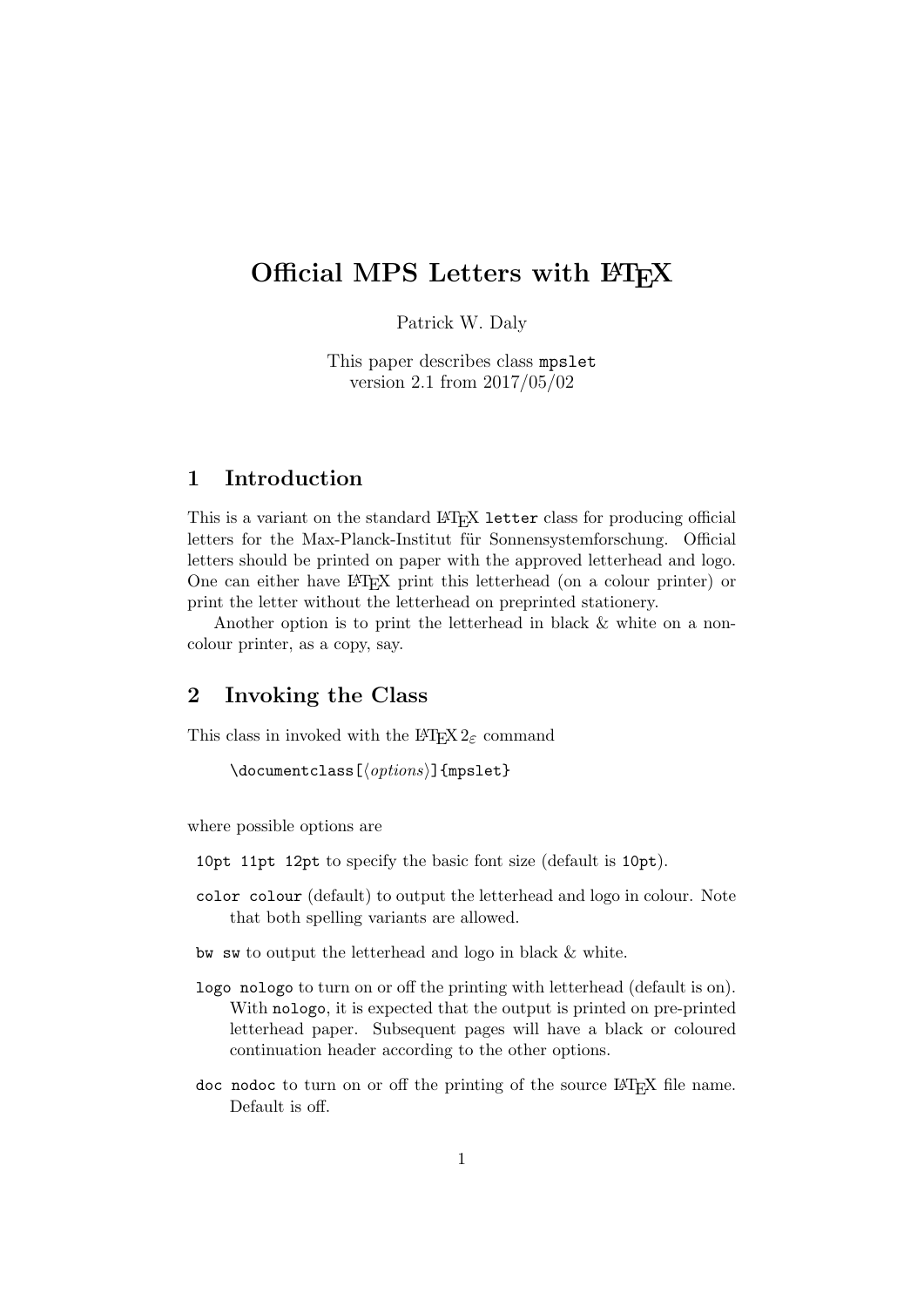- german, ngerman to load the package textttngerman.sty to switch to German names for explicit words, German word division, and so on (for new spelling, not old).
- english (default) also loads german.sty but selects language english (UK date)
- Lindau to use the old address and telephone numbers for the Lindau institute, just to be able to reproduce old letters

### 3 Entering the Writer's Data

\name The writer's name and other data are entered with the following

\signature  $\langle \text{man} \rangle$ }  $\sigma\$ 

> The *main\_name* goes in the official heading. The *sig\_name* is placed below the space for the signature; if it is omitted, then  $main_name$  is used.

\telephone The writer's telephone extension and his or her computer account names \fax are entered with

\internet \email

```
\text{telenbone}\{\langle num \rangle\} \fax\{\langle num \rangle\}\left\{\langle acct \rangle\right\} \email\left\{\langle acct \rangle\right\}
```
Only the personal parts of the telephone and computer addresses are to be given, not the whole things. The command \email is the same as \internet.

\workstation If some user has a domain name different from mps, this may be inserted

with

### $\text{Vworkstation}(\text{domain\_name})$

This was originally provided in the MPAe letter class at times when many people had their own workstations with their own email addresses. Today, everyone should have mps.mpg.de as the external email address. However, some may prefer to keep the linmpi.mpg.de address, in which case they must give

### \workstation{linmpi}

Admittedly, the name 'workstation' is outdated in this context, but is kept for backward compatibility.

\myref Information about the letter itself is entered with

\yref \ymail \subject \date  $\mbox{supers}$  { $\text{semder's marker}$  for this letter }}  $\{\mathsf{h} \in \mathcal{H} \mid \mathsf{h} \in \mathsf{h} \in \mathsf{h} \in \mathsf{h} \}$  $\mathcal{\langle}$ date of letter being answered)}  $\simeq \simeq \simeq \text{topic of this letter}$  $\delta$  \date{ $\{fixed\ date\ for\ this\ letter\}$  [is current date if not given].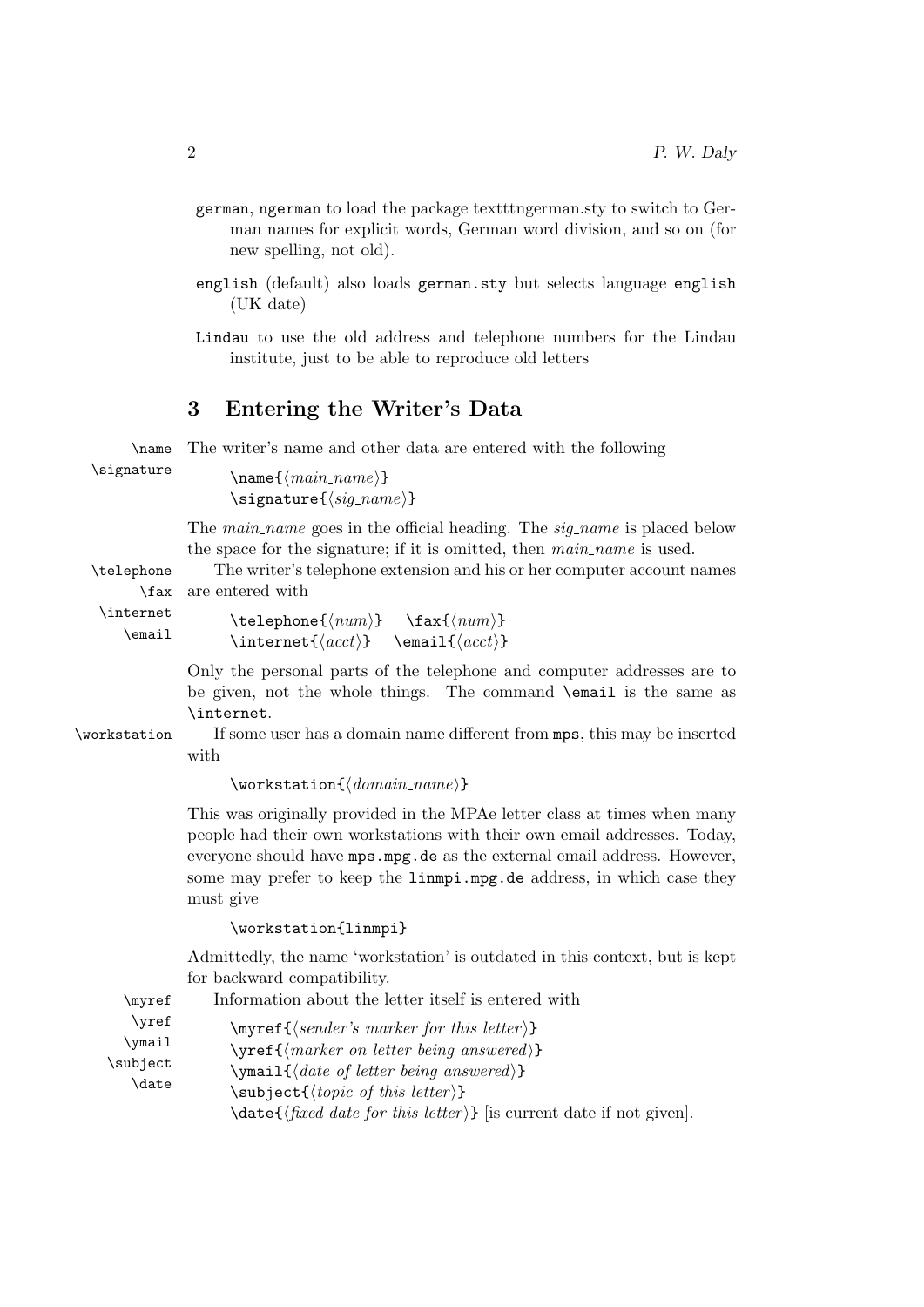# 4 Structure of a Letter File

Like all LAT<sub>E</sub>X files, a letter file must contain

```
\documentclass{\langle class \rangle}
\begin{document} . . . \end{document}
```
It may contain several letters, each one in a separate letter environment. The rules for how the information entries apply are

- 1. any entry before \begin{document} is global, and applies to all the letters;
- 2. any entry between two letter environments applies to all following letters;
- 3. any entry inside a letter environment is local, and applies to that letter only; all local entries must be given before the \opening command.

| letter                                          | A sample letter file is as follows.                                                                                                                                                                                                                                                                |                                                                                                                                                                      |
|-------------------------------------------------|----------------------------------------------------------------------------------------------------------------------------------------------------------------------------------------------------------------------------------------------------------------------------------------------------|----------------------------------------------------------------------------------------------------------------------------------------------------------------------|
| \opening<br>\closing<br>\encl<br>$\setminus$ cc | \documentclass[german,11pt]{mpslet}<br>$\name{Dr.} P. W. Daly$<br>\email{daly}<br>\begin{document}                                                                                                                                                                                                 | Sets the header name globally<br>also set globally                                                                                                                   |
| \ps                                             | \begin{letter}{Mr.\ Smith\\<br>123 Apple Rd.\\<br>Treetown, USA}                                                                                                                                                                                                                                   | Begin first letter<br>with address                                                                                                                                   |
|                                                 | \opening{Dear Harry,}<br>the contract of the contract of the contract of the contract of the contract of the contract of the contract of<br>\closing{Regards,}<br>$\encl\{ \ldots \}$<br>$\setminus$ cc $\{ \dots \}$<br>\ps{PS: Hope all is well.}<br>\end{letter}<br>\begin{letter}{Dr.\ Johns\\ | The opening<br>Text of letter<br>The ending<br>Optional, enclosures<br>Optional, distribution<br>Optional, postscript<br>Terminate the letter<br>Begin second letter |
|                                                 | $\cdots$<br>\end{letter}<br>\end{document}                                                                                                                                                                                                                                                         | Terminate 2nd letter<br>End the file                                                                                                                                 |

An additional feature in mpslet.cls is optional text for the continuation pages. Normally, the second and following pages contain a header with  $To$  xxxx where  $xxxx$  is the first line of the address given as argument to the letter environment. Sometimes this first line is inappropriate for the continuation, in which case, alternative text may be inserted as

\begin{letter}[all Fachbeirat members]{The Fachbeirat\\...}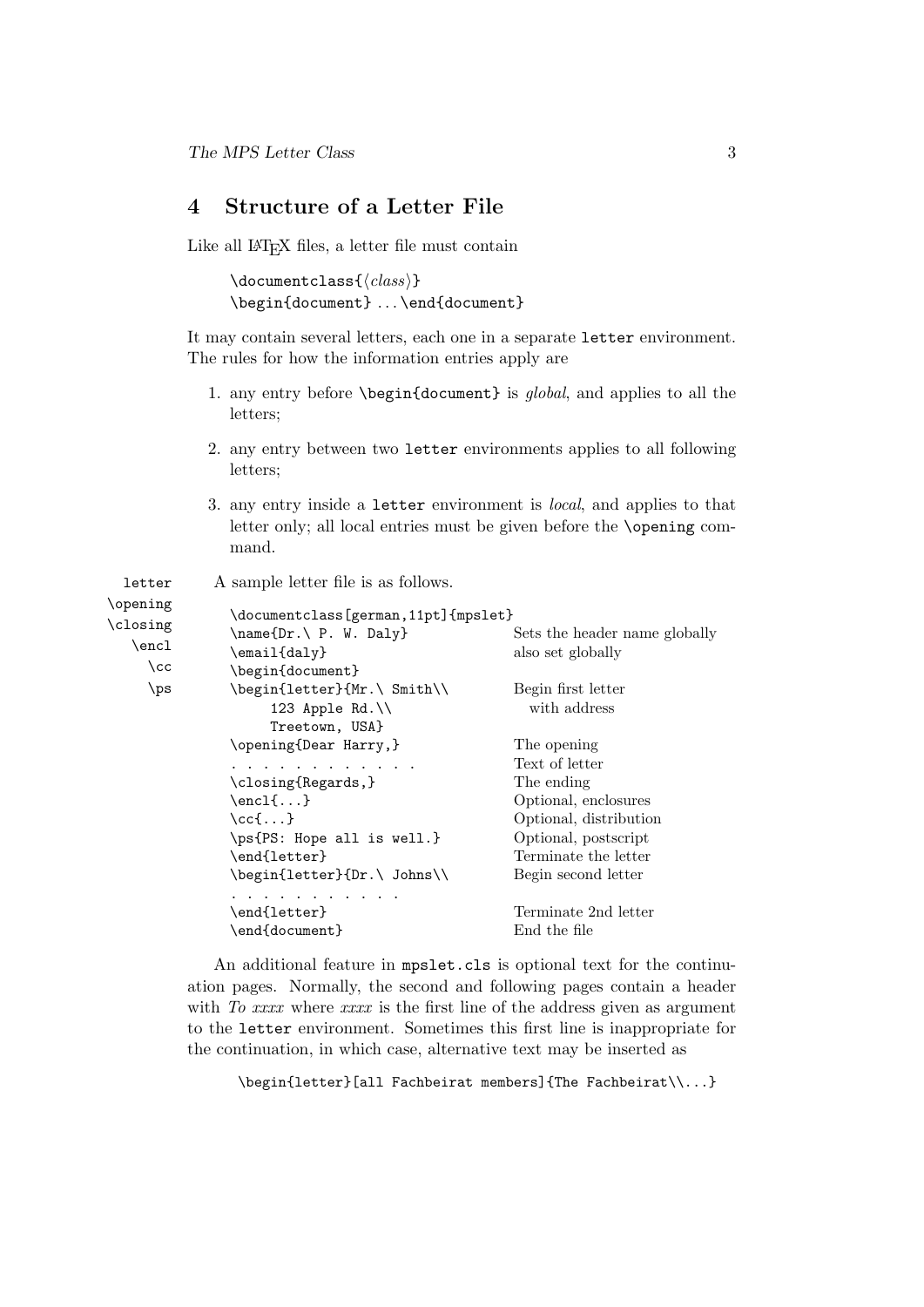### 4.1 Bilingual Entries

All of these entry commands enter their text to both the English and German versions of any letters. However, if the English text is to be different from the German, it may be given as an optional argument, as

\signature[Mr.\ Burns\\Head]{Herr Burns\\Leiter}

This applies to all entry commands where such a distinction makes sense.

#### 4.2 Switching Languages

\selectlanguage The package ngerman is always included, but by default with language english selected. One can add the option german or ngerman to the documentclass command to select German as default for all languages. Otherwise one can switch language between letters with

| \selectlanguage{USenglish} | sets date as January 1, 1995  |
|----------------------------|-------------------------------|
| \selectlanguage{english}   | sets date as 1st January 1995 |
| \selectlanguage{ngerman}   | sets date as 1. Januar, 1995  |
| \selectlanguage{naustrian} | sets date as 1. Jänner, 1995  |

Note that here ngerman and naustrian must be used since the ngerman package does not recognize the old names. (Strictly speaking, the old names will switch the hyphenation patterns but will not change the prestored names.)

The language may be switched locally or globally.

### 4.3 Preprogrammed Entries

The entries for the special persons are stored in a file named mpslet.def such that they are invoked by special commands.

\dva activates the entries for Prof. Vasyliunas.

(This is a hold-over from the mpaelet class, and should be removed.)

Any user can make up his or her own local configuration but putting the entry commands into a file named mpslet.cfg. For example, my own local file contains

```
\newcommand{\pwd}{\telephone{279}
    \name[Dr.\ P. W. Daly\\Scientific Staff Member]
         {Dr.\ P. W. Daly\\Wissenschaftlicher Mitarbeiter}
    \signature{Patrick W. Daly}
    \email{daly}}
```
I only need to give **\pwd** in my letter files to enter my personal data.